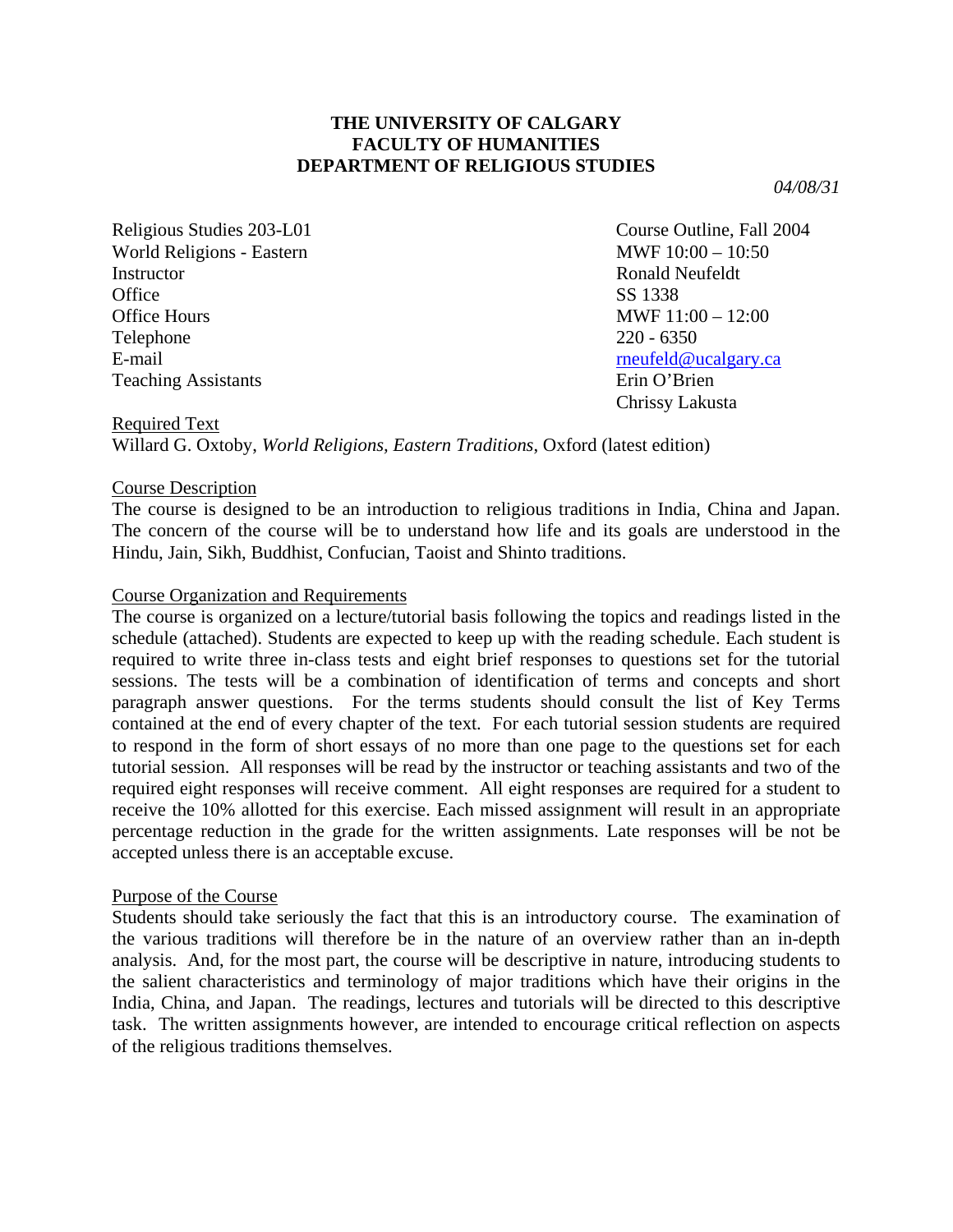## Course Requirements

The course requirements will be weighted as follows:

| Test #1 (October 15) | 30% |
|----------------------|-----|
| Test #2 (November 5) | 30% |
| Test #3 (December 8) | 30% |
| Tutorial responses   | 10% |

Please note that there will be **no** registrar scheduled final examination in this course.

## **Grading:**

A numerical mark will be given for each course requirement. A letter grade will be assigned on the following number and letter grade scheme:

|        | $100 - 96$ | $95 - 90$ | $A -$ | $89 - 85$ |
|--------|------------|-----------|-------|-----------|
|        | $84 - 80$  | 79 - 75   | $B -$ | 74 - 70   |
|        | $69 - 65$  | $64 - 60$ |       | $59 - 55$ |
| $^{+}$ | 54 - 53    | 52-50     |       | Under 50  |

N.B. All written assignments will be graded with regard to both form and content.

### Recording of lectures:

 Recording any part of any lectures in any form must first approved be by the instructor in writing and is for individual private study only. See current Calendar, Tape recording of Lectures.

### Academic Honesty:

 Students should be familiar with University regulations regarding academic integrity; see relevant pages in the current University Calendar.

# Academic Accommodation:

 If you are a student with a disability who requires academic accommodation and have not registered with the Disability Resource Centre, please contact their office at 220-8237. Students who have not registered with the Disability Resource Centre are not eligible for formal academic accommodation. Once registered, please discuss any upcoming tests/examinations with the instructor two weeks before the scheduled date.

# Withdrawing from courses:

 Please note the information regarding withdrawals and fee refunds in the Academic Schedule of the current University Calendar.

### Gnosis:

 *Gnosis is the Religious Studies Student Club. For membership or more information please email: [gnosis@ucalgary.ca](mailto:gnosis@ucalgary.ca) or visit http://www.ucalgary.ca/~gnosis.*